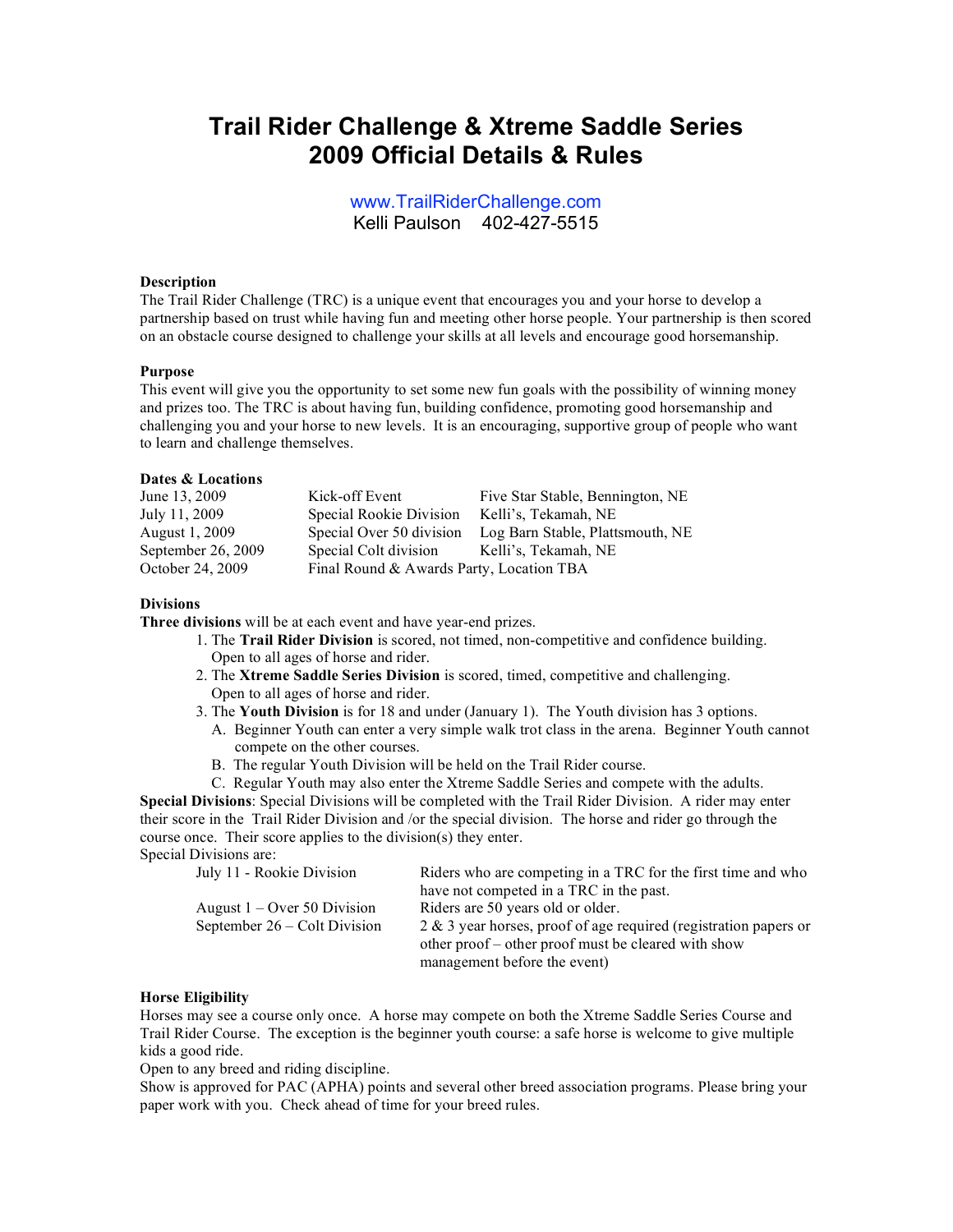**Exhibitor Order** will be determined by show management and posted. You must compete in this order.

## **Prizes & Awards**

See 2009 Prizes & Awards List The sum of the top 3 scores from each horse and rider team count towards year-end awards in each division and the trophy saddle for the Xtreme division.

## **Entry Fees**

Xtreme Saddle Series Division: \$65 Trail Rider Division: \$55 Youth: \$35 Beginner Youth: \$10 Special Divisions: If horse and rider compete in Trail Rider Division it is an additional \$20. If horse & rider compete in the Special division only the entry fee is \$35.

### **How to Enter**

Entries close 30 minutes before competition begins. Entries may be mailed in ahead of time. **Entries postmarked one week in advance will be entered into a drawing for feed & prizes.**

## **Spectators**

Kickoff Event: Spectators \$10 – includes dinner. Children 12 and under free. Other Events: \$7. Children 12 and under free. Bring a lawn chair.

## **Xtreme Saddle Series and Trail Rider Challenge OBSTACLES**

Xtreme Saddle Series obstacles will be more difficult than Trail Rider course obstacles. Most obstacles will come from this list. Show management has the right to be creative.

# **TYPICAL OBSTACLES:**

1. GATE - Opening, passing through and closing the gate. 2. CROSSING OBSTACLE – poles, logs, bridge, water, ditch, or tarp 3. DRAGGING OBSTACLE – log, tire, tarp, pallet, etc 4. ROPE A STATIONARY STEER – judged on horse, not rider's roping ability 5. LOADING INTO A TRAILER 6. REMOVE, CARRY AND REPLACE AN ITEM - slicker, bucket, ball, flag, saddlebag, etc 7. BACK or ride thru & around obstacles or up and down hill 8. SIPEPASS over a single pole or poles. 9. JUMP - Lope over a small jump (log or small barrel). Youth may trot. 10. MAILBOX – Approaching the object and handling an item 11. THROUGH – Cowboy curtains, tunnels 12. NATURAL TERRAIN - brush, sticks, downfall areas, ravines, hills, debris 13. MOUNTING – From fence, block, log, windmill 14. CIRCLES or Straight Line– trot, lope, lead changes, slow, fast 15. SMOKE - campfire 16. LOUD NOISES 17. MAZE or tight fit 18. PICKIN UP HORSES FEET 19. PONY A HORSE (Xtreme division) 20. MANUEVERS - Pivots, rollbacks, stops, weaving or pattern 21. CATTLE – Move from pen to pen (Xtreme division)

22. WATER – crossing, sprinkler, carry, creek

**A course walk through for competitors will be 30 minutes before competition begins**. It is the competitor's responsibility to fully understand the course and rules at this time. Obstacles must be completed in the designated order. It is acceptable to ask the judge where to go next.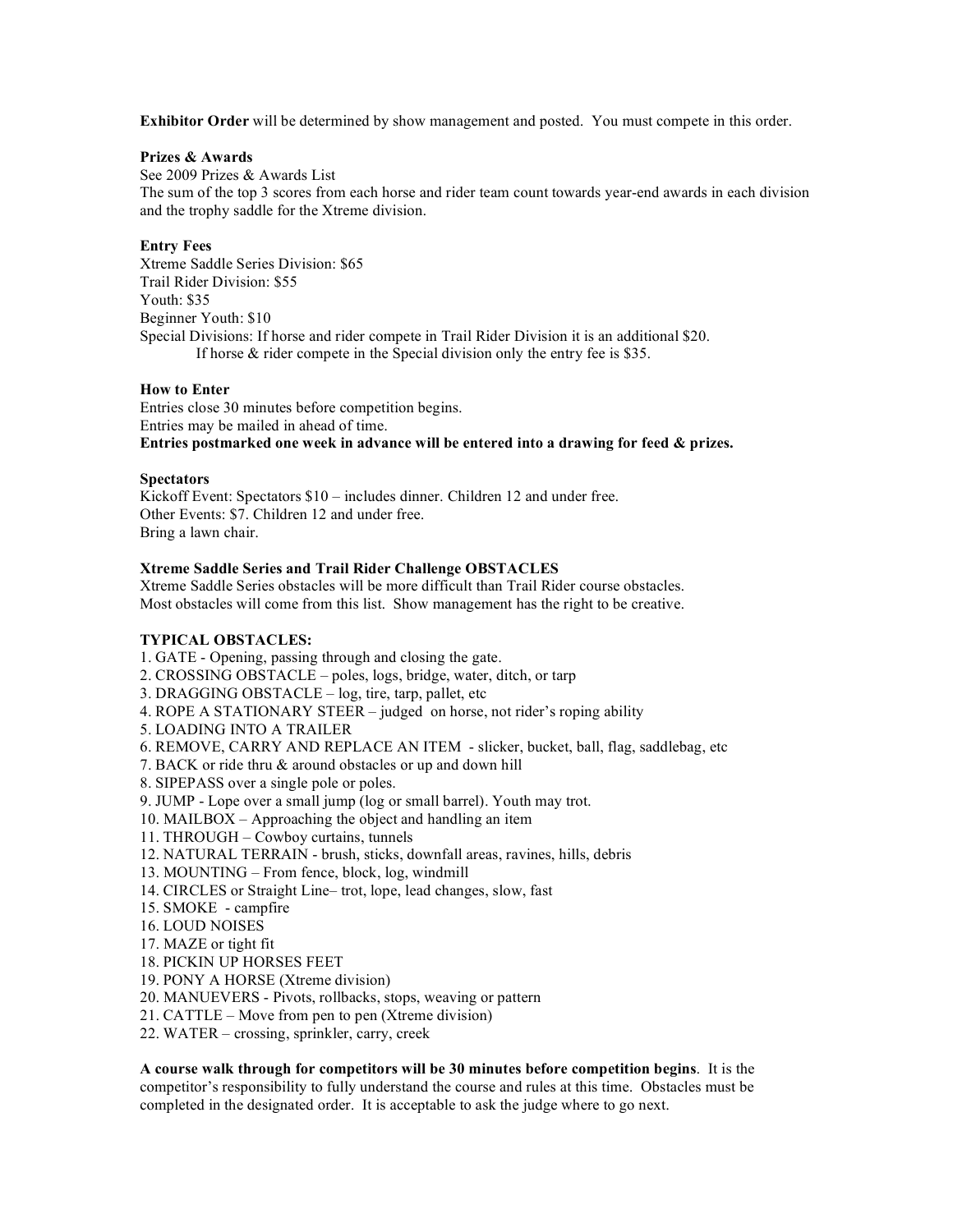# **SAFTEY**

Obstacles are designed with safety in mind. However, if you feel an obstacle is beyond the abilities of you and/or your horse you may skip that obstacle. You will receive a zero for that obstacle but will still receive a score for the course.

Helmets are encouraged but not required.

Competitors and parents/legal guardians of youth assume all responsibility when on the grounds and participating in the event.

An adult is allowed in the arena when the Beginner Youth compete.

# **RULES**

- 1. Open to any discipline of riding and breed(s) of horse.
- 2. Horse can go through each course only once. Exception: beginner youth.
- 3. A rider may exhibit multiple horses.
- 4. All riders must sign a release form. Riders 17 years or age and under must have parent/guardian signature on release form.
- 5. Riders must pay a non-refundable entry fee.
- 6. Riders may not consume alcoholic beverages before or during their ride. A rider will be disqualified if it appears that the rider is using drugs or alcohol.
- 7. Equines must be serviceably sound horse and in good condition as determined by the judge.
- 8. Horses may be shown in any division if the rider is eligible for the division.
- 9. It is expected that each horse shall be treated humanely with kindness and respect at all times. Horses should have the opportunity to display their great natural ability not hindered by drugs, surgical alterations or inhumane treatment. Our position is to hold to the highest standard of integrity in treatment and care of the horse.
- 10. The judge always has the option of disqualifying an exhibitor for safety reasons, disrespect or misconduct.
- 11. No whining, moaning, complaining or sniveling of any kind. There shall be a one-year ban on crybabies and poor sports and a three-year ban on jerks. The object is to have fun and to better our horsemanship.
- 12. No horses on the course before their turn.
- 13. If you choose to lead your horse through an obstacle you must remount before moving toward the next obstacle.
- 14. If you happen to fall off your horse and you can regain control with out assistance and remount you may do so. If your horse leaves the course you are disqualified.
- 15. The judge shall have the right to blow whistle and ask contestant to move on to next obstacle. Upon the third refusal rider should move to the next obstacle.
- 16. Failure to complete an obstacle results in a zero for that obstacle and a one-minute time penalty, not a disqualification.
- 17. It is permissible to change rein hand to work with an obstacle.
- 18. Please respect the facility, treat it well and clean up after yourself.
- 19. Show management has the right to add additional rules if necessary. Rule additions will be posted at registration table.

# **TACK & ATTIRE**

**Attire:** Boots with a heel are mandatory. Dress should be appropriate for the weather and the event, neat and functional. Show clothing not required.

**Numbers:** the show secretary will issue each rider one number. The number will be displayed in a visible manner. Failure to do so results in disqualification.

**Tack** must be safe, humane and in good working condition. If show management determines an item to be unsafe or not humane the exhibitor has 10 minutes to correct the problem and return to the course.

**Snaffle Bits and Bosals**: Any horse may be shown 2 handed using a snaffle or bosal.

**Horses that are shown in bit with a shank should be ridden one-handed.** Use of two-hands penalized.

**Discouraged Equipment**: Mechanical hackamores, tie-downs, draw reins, martingales, and wire chinstraps strongly discouraged and will be penalized.